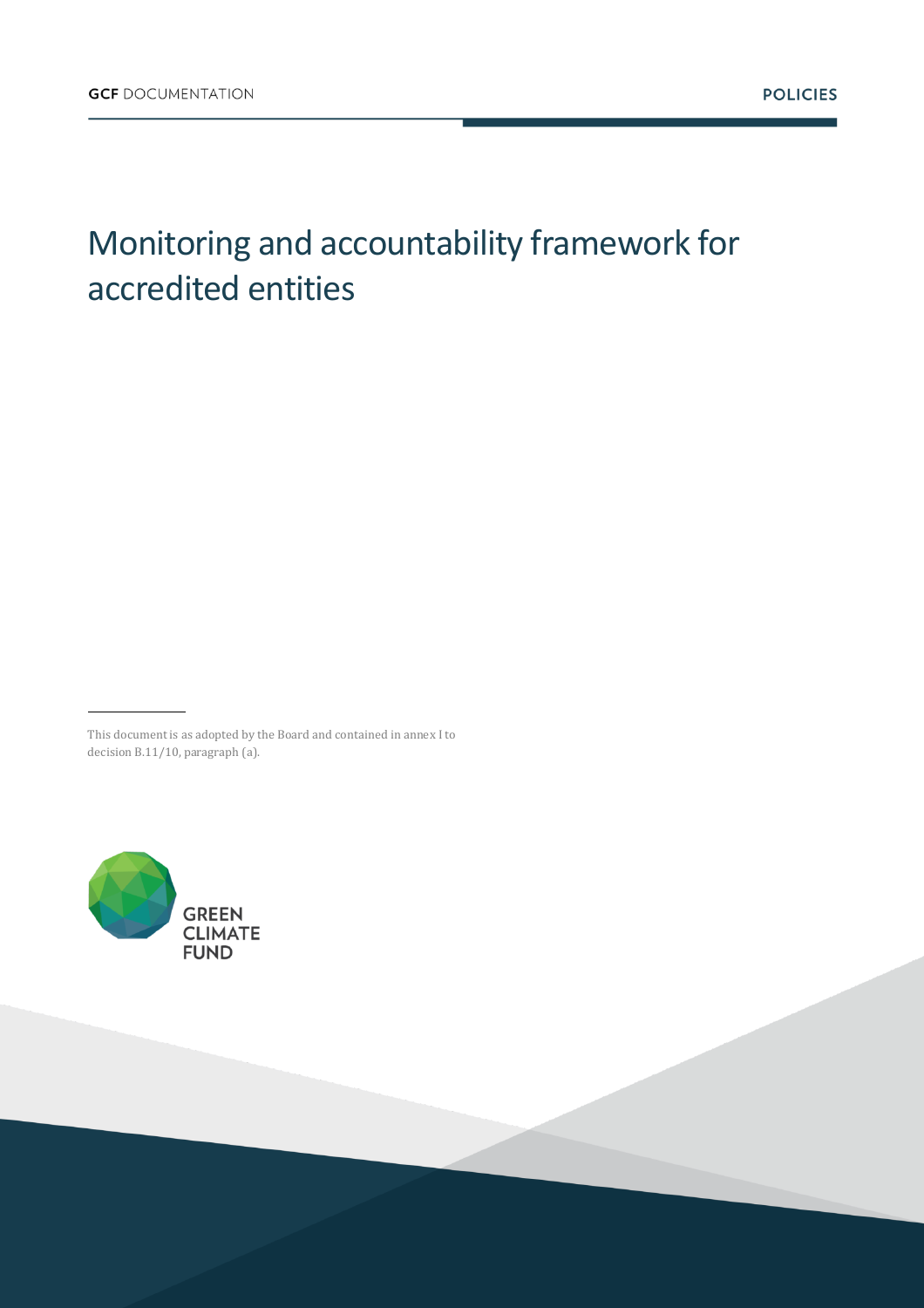

1. The monitoring and accountability framework of the Green Climate Fund (GCF) is designed to ensure the compliance of accredited entities (AEs) with their accreditation standards over time and effective implementation of each of the GCF-funded projects and programmes of the AE.

2. Monitoring and accountability involve a series of actors with specific roles and responsibilities. These include AEs; the Secretariat and the GCF accountability units; national designated authorities (NDAs) or focal points; the direct beneficiaries of the projects and programmes; project-affected people and communities; and other local actors such as local governments, civil society organizations, non-governmental organizations and the private sector. This annex outlines:

- (a) The components of the monitoring and accountability framework, including reporting requirements for AEs and for individual GCF-funded activities;
- (b) The risk-based monitoring approach to be implemented by the GCF;
- (c) The incentives and remedial measures available in cases of non-compliance or poor performance;
- (d) The process leading to re-accreditation of an AE; and
- (e) Related online tools for monitoring and reporting by AEs, portfolio management by the Secretariat, communications between NDAs and AEs, and knowledge management for all stakeholders.
- 3. In terms of institutional responsibilities:
- (a) The NDA or focal point will play an important role<sup>1</sup> in accordance with the "Initial best practice guidelines for the selection and establishment of national designated authorities and focal points"; 2
- (b) The AE is responsible for implementing the project in compliance with the funded activity agreement;
- $(c)$  The Secretariat will be responsible for implementing the monitoring and accountability framework; and
- (d) The accountability units of the GCF will play a role according to the mandate in their terms of reference.

4. This document aims to provide a general framework for monitoring and accountability. Detailed operational procedures, guidelines and tools will be developed in order to implement this framework in consultation with relevant stakeholders.

#### **I. Monitoring and accountability framework components**

5. Recalling paragraph 23 (j) of the Governing Instrument for the GCF, the Secretariat will carry out monitoring and evaluation functions. The framework will be built on two components: monitoring of AE compliance with the accreditation standards of the GCF; and monitoring and evaluation of individual funded activities (projects or programmes).

**.** 

<sup>1</sup> Decision B.10/10.

<sup>2</sup> Decision B.08/10, paragraph (c).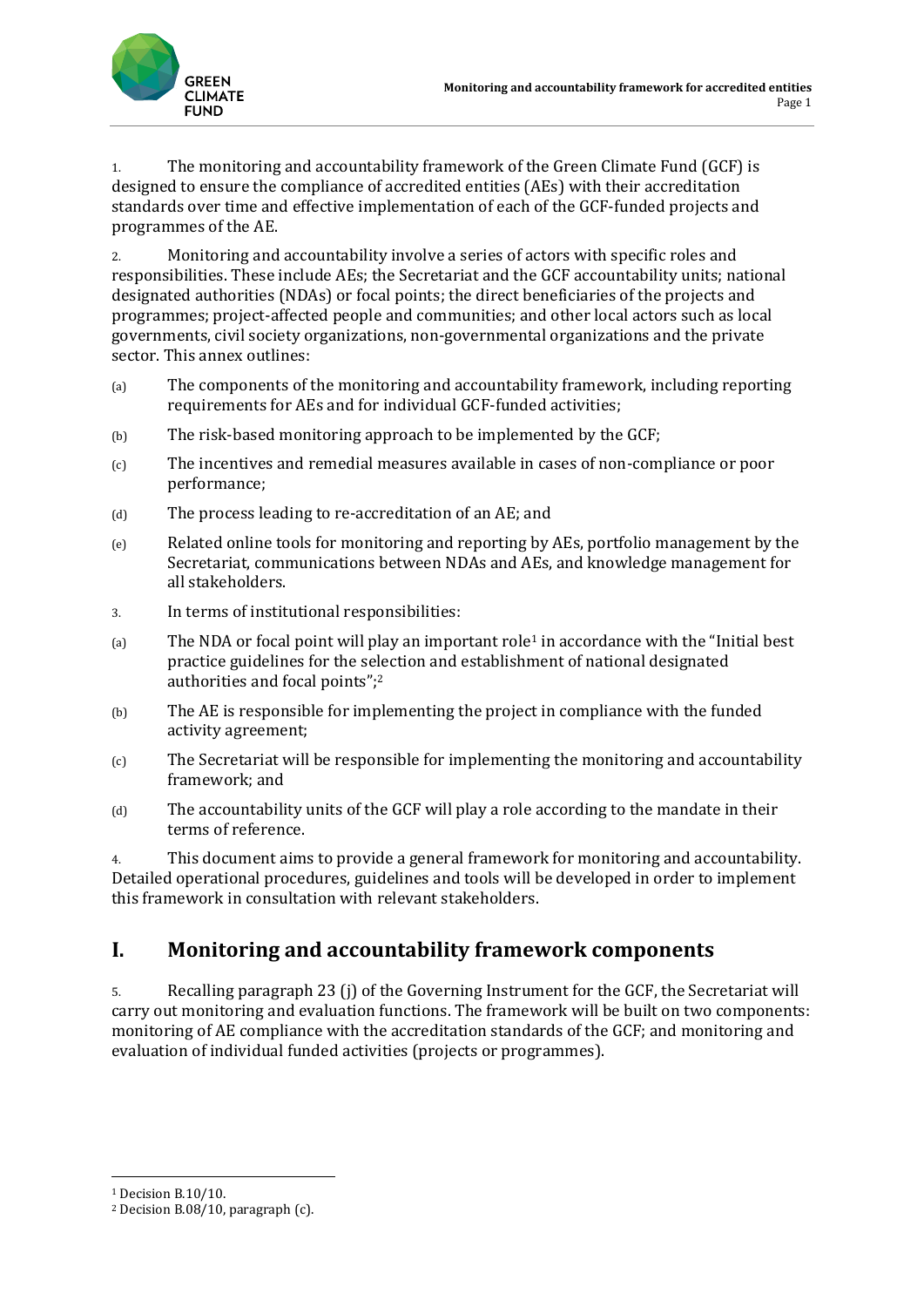

## 1.1 Accredited entity compliance

6. The accreditation of an entity to the GCF is valid for a fixed term of five years or less, depending on the terms of accreditation, in accordance with decision B.10/07.

7. During the five-year accreditation term, the GCF will monitor the compliance of the AE with the standards of the GCF and its obligations, as follows:

- (a) On an annual basis, AEs should provide a self-assessment of their compliance with the GCF fiduciary standards, environmental and social safeguards (ESS) and gender policy. For international entities, the self-assessment should also include a report on the support provided to direct access entities for accreditation or to build their capacity, as requested by the Board (decision B.10/06, paragraph (i)). The Secretariat will develop a standard template for such reports, adequately taking into account the nature of the entities and their capacities;
- (b) At the midpoint of the accreditation period, the Secretariat will undertake a light-touch mid-term review of the compliance performance of the AE. The Secretariat will develop standard terms of reference for the mid-term reviews; and
- $(c)$  If needed, the GCF will initiate additional ad hoc compliance reviews.<sup>3</sup>

8. The Secretariat will be responsible for programming mid-term reviews and any ad hoc reviews, in coordination with the AE, and for producing the relevant reports.

9. Once a year, the Secretariat will report to the Board on the consolidated results of the self-assessments, mid-term reviews and ad hoc reviews.

## 1.2 Funded activity monitoring

1

10. AEs are primarily responsible for the monitoring and evaluation of their funded activities, and will report accordingly to the GCF.

11. During the project/programme implementation period, reporting requirements may include the following to the GCF:

- (a) Annual performance reports (APRs), including financial management reports. Among other things, the financial management reports will include dates and amounts disbursed for each funded activity and compliance with financial covenants; and
- (b) An interim evaluation report and a final evaluation report for each funded activity. These project-/programme-level evaluations should also assess the performance of the funded activity against the GCF investment framework criteria, including financial/economic performances as part of the project/programme efficiency and effectiveness criterion.

12. During the post-implementation period, the submission of APRs might be required. In some cases, it will not be cost-effective to contract the AE to provide post-implementation monitoring. In these cases, the GCF would develop alternative arrangements.

13. The contents of APRs should include a narrative report (with supporting data as needed) on implementation progress based on the logical framework submitted in the funding proposal and considerations on the ongoing performance of the project/programme against the

<sup>3</sup> If stipulated in the accreditation master agreement; or if the GCF revises its guiding framework for the accreditation process or substantially revises the GCF fiduciary standards, ESS and/or gender policy that are the requirements for accreditation; or if there is evidence of a lack of compliance by the AE with the legal terms agreed with the GCF, its fiduciary standards, its ESS and/or gender policy; or if there is any emerging indication of misuse of the entrusted financial resources.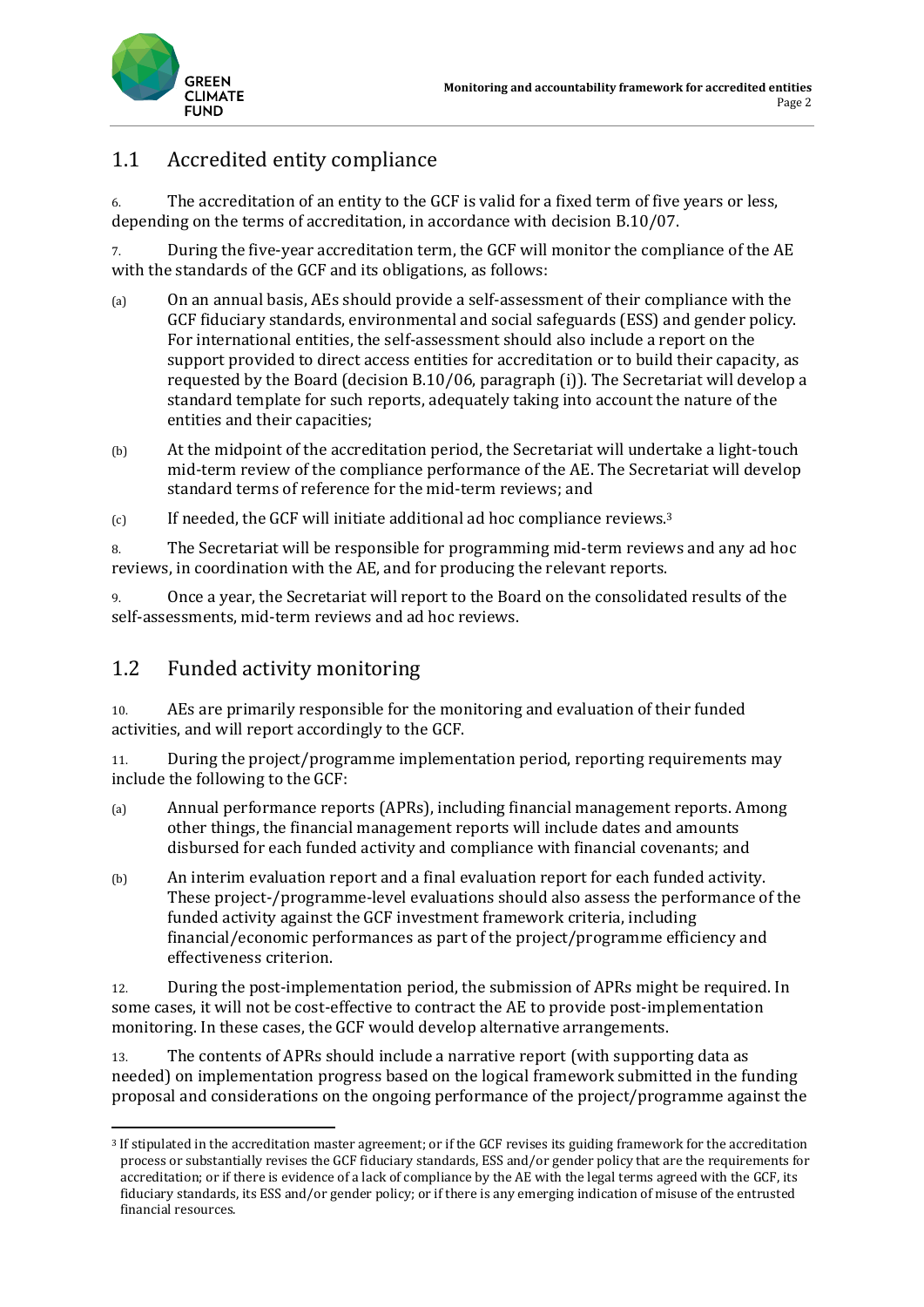

GCF investment framework criteria, including updates on the indicators and a report on ESS as well as gender. The report should be aligned with the modalities set out in the GCF results management framework<sup>4</sup> and its performance measurement frameworks for adaptation and mitigation,<sup>5</sup> as amended and updated from time to time. Reporting requirements on ESS in the APR will be consistent with the GCF environmental and social management system.

14. On an annual basis, the Secretariat will report to the Board on the performance of the AEs in relation to their GCF-funded activities. This report will be based on the APRs received from AEs and will include information on progress made in implementation, potential risks and lessons learned.

15. At the project/programme level, the AE should include participatory monitoring, involving communities and local stakeholders, including civil society organizations, at all stages of the project/programme cycle from the beginning. For participatory monitoring of the overall portfolio of GCF-funded projects and programmes in each country, the NDA or focal point is encouraged to organize an annual participatory review for local stakeholders, notably projectaffected people and communities, including women and civil society organizations. The participatory review will adhere to the following:

- (a) The policy of the GCF is to communicate in English. In cases where participatory review requires materials in local languages in order to be effective and meaningful, the NDA, in cooperation with the AE, shall provide such materials in a timely manner in advance of the participatory review; and
- (b) The readiness programme, in coordination with the NDA, may provide support to such participatory monitoring and reviews.

16. The Secretariat may decide to undertake additional ad hoc checks to follow up on the reports on compliance and performance submitted by AEs. These ad hoc checks may include site visits and will be arranged in coordination with the NDA/focal point and the AE. The riskbased approach to the selection of ad hoc checks is discussed below.

## **II. Risk-based monitoring approach**

17. As a part of the GCF overall risk management framework, the Secretariat will develop an early warning system based on risk flags and will use all available sources of information; moreover, it may update the flags at any time. These flags will reflect the Secretariat's assessment of the following:

(a) Risks related to the project itself (project risk flags); and

(b) Risks related to the overall performance of the AE (AE risk flags).

18. Risk flags will be reported as part of the GCF risk dashboard presented periodically to the Board.

19. In cases where the Secretariat assigns a project risk flag, the Secretariat should also estimate the value of commitments at risk under the project. This reflects the fact that only some parts/components of the project may be affected by delays or poor/improper execution.

20. In cases where the Secretariat assigns an AE risk flag, the value of commitments at risk would typically include all components for which implementation has already taken place – across all projects in the GCF-funded portfolio of the AE. To avoid double-counting, the Secretariat would only assign an AE risk flag in cases where there are systemic risks over and above the risks already captured by the project risk flags for that AE.

**.** 

<sup>4</sup> Decision B.07/04.

<sup>5</sup> Decision B.08/07.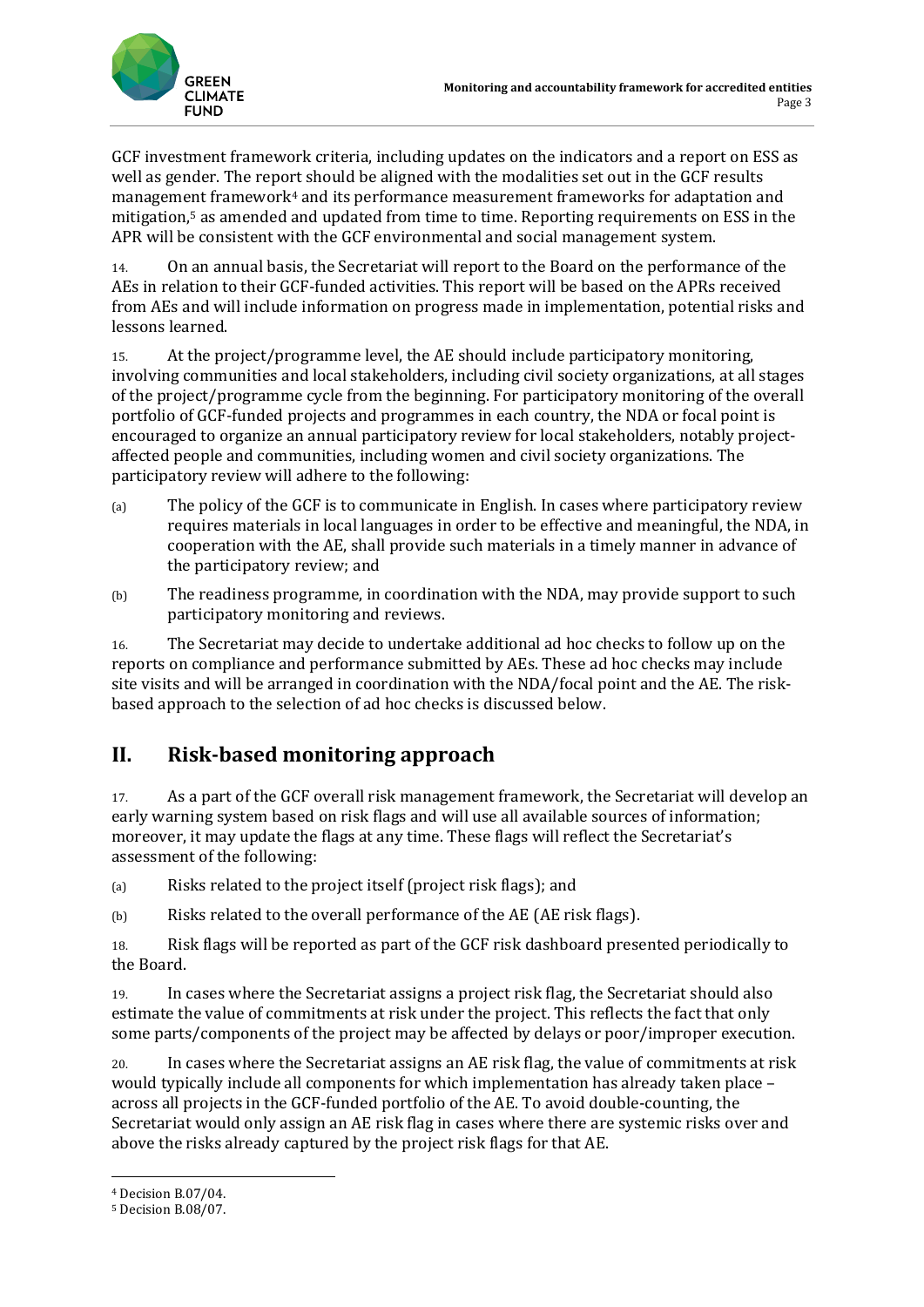

21. The country risk flag is intended to reflect a significant deterioration in the economic and/or political environment in which the AE is operating. For example, in extreme cases of political upheaval, the GCF may need to temporarily suspend operations until the legitimacy of the new authorities is fully confirmed.

22. The GCF monitoring and accountability framework will use a risk-based approach to decide on the ad hoc checks, with the Secretariat taking into account risk flags as well as other information that may be presented to the GCF in determining where to conduct the preponderance of ad hoc checks. In addition, the Secretariat will conduct a small number of ad hoc checks each year on a random basis.

23. An annual review will be conducted by the Secretariat on a given proportion by number of projects and programmes.<sup>6</sup> The annual review will consist of an analysis of the information available from the overall risk management system of the GCF.

24. The selection of projects and programmes in the annual review will be risk-based and will include the following criteria:

- (a) Projects/programmes of AEs that have an outstanding accreditation condition;
- (b) Projects/programmes that have a risk flag assigned by the monitoring and accountability process;
- (c) Projects/programmes classified in the high environmental and social risk category A/intermediation 1; and
- (d) Any projects under special oversight.

#### **III. Incentives and remedial measures**

25. In cases where the Secretariat identifies AE compliance or performance issues, the Secretariat will inform the AE that a risk flag has been assigned and will invite the AE to discuss and agree on the following:

- (a) An action programme of immediate remedial measures to resolve these issues, including deadlines for the completion of each step in the action programme by the end of a 'cure period'; and
- (b) If needed, capacity-building support in order for the AE to avoid the recurrence of similar issues over the medium term (with possible support, in coordination with the NDA, from the Readiness and Preparatory Support Programme for direct access entities).<sup>7</sup>

26. At the same time, the Secretariat will inform the AE of the additional measures that may be taken if the issues remain unresolved at the end of the cure period. The timing and nature of these additional measures might depend on the nature of the impacts and risks and to some extent on the possible impacts on the reputation of the GCF.

27. The main options for remedial measures may include the partial or total suspension of disbursements or commitments at project level, reclaiming of funds already disbursed to the AE, as appropriate, or, if relevant, at the AE level.

28. In cases where it is decided that the accreditation of the AE will be suspended, cancelled or downgraded*,* the GCF will negotiate an orderly process for the winding down and closure of GCF-funded projects.

**<sup>.</sup>** <sup>6</sup> Decision B.10/07, paragraph (d) (iii).

<sup>7</sup> Readiness support will be available for the prevention of future problems but not for the resolution of immediate issues.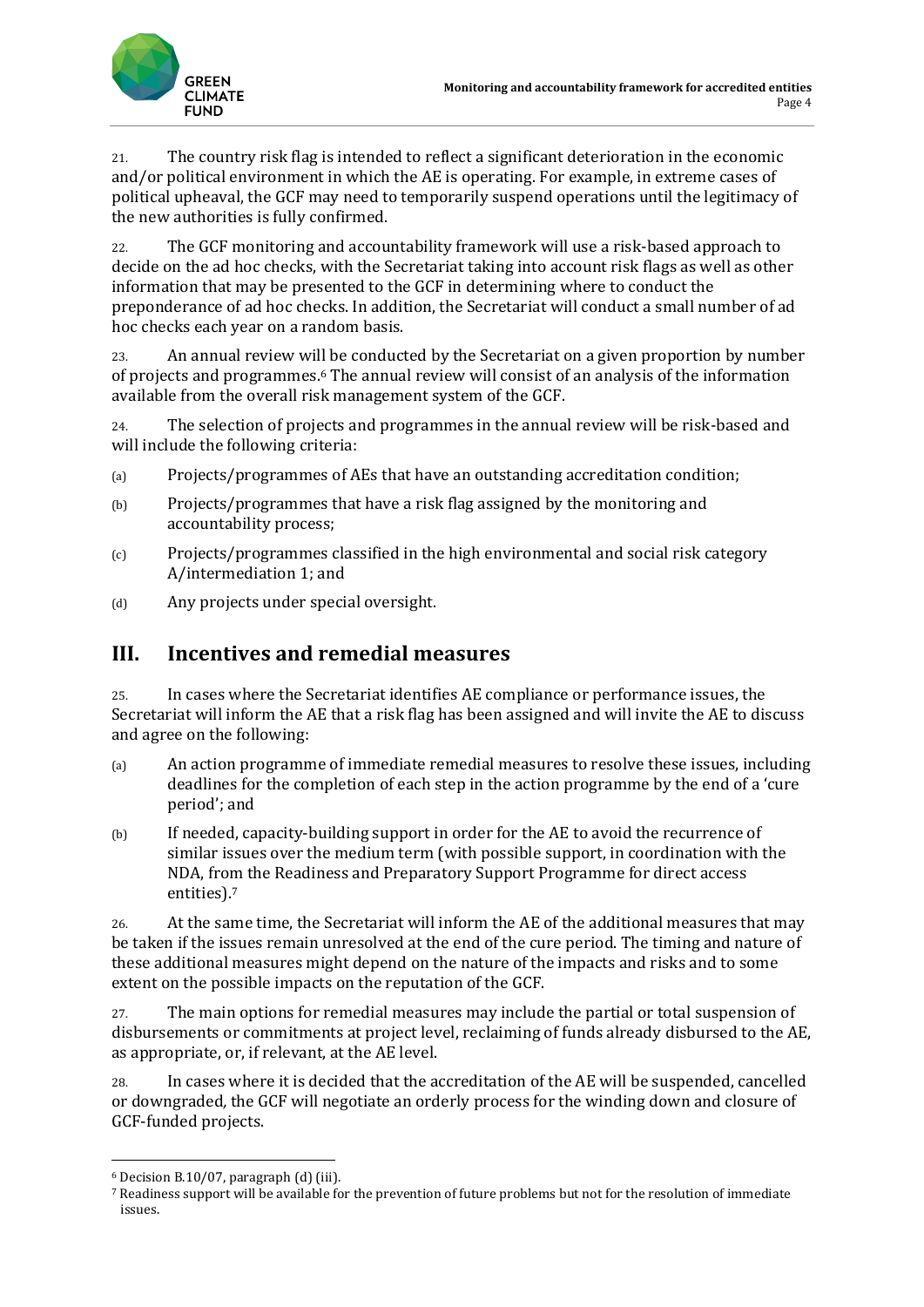

29. In some cases, the GCF may wish to preserve business continuity on existing GCFfinanced projects with an AE whose accreditation has been changed. The accreditation master agreement (AMA) and the funded activity agreement (FAA) will include provisions giving the GCF step-in rights in these cases.

30. The Secretariat will be responsible for issuing and closing-out risk flags. All decisions on suspension, cancellation and/or changing of the accreditation status of an AE will be subject to Board approval. This information will be included in the annual report by the Secretariat to the Board.

## **IV. Re-accreditation**

31. The risk-based approach will also apply to the re-accreditation of AEs at the end of their five-year accreditation period. In the six months prior to the end of the accreditation period, the AE may submit an application either for re-accreditation in the same categories as before, or for accreditation in higher categories (i.e. upgrade).

32. For each re-accreditation application, the Secretariat and the Accreditation Panel will review reports relating to the performance of the AE over the previous five years, including reports on the GCF-funded activities of the AE.

33. The review will pay particular attention to all risk flags incurred by the projects, AE or country over the previous five years and, based on the information provided, make a recommendation to the Board if the AE wishes to extend its accreditation in the same categories as before.

34. In some cases, the Accreditation Panel may recommend to the Board that the accreditation be changed to a lower accreditation category (i.e. downgrade).

35. In accordance with decision B.10/06, paragraph (j), to advance the goal of the GCF to promote the paradigm shift towards low-emission and climate-resilient development pathways in the context of sustainable development, the re-accreditation decision by the Board will take into account the Secretariat and Accreditation Panel's assessment of the extent to which the AE's overall portfolio of activities beyond those funded by the GCF has evolved in this direction during the accreditation period.

## **V. Tools**

36. The GCF will probably be receiving large volumes of information from project-level and AE-level reporting; it is therefore important that appropriate business intelligence tools that automatize and efficiently manage information are developed. An integrated online platform should be developed to include the following functions:

- (a) A portfolio management system to allow the Secretariat to capture all documents in the cycle from accreditation of an AE right through to the most recent project reports and interim/final evaluations, including a real-time database of risk flags, searchable by AE and by project/programme. This system will integrate the monitoring and reporting toolkits that allow the AEs to report online time-based reports (such as the APRs and project/programme indicators as reported in the funding proposal) and any eventbased report;
- (b) An interactive portal, in compliance with the current GCF information disclosure policy, designed to facilitate:
	- (i) Communications between NDAs, AEs, project-affected people and communities in a structured manner in relevant languages; and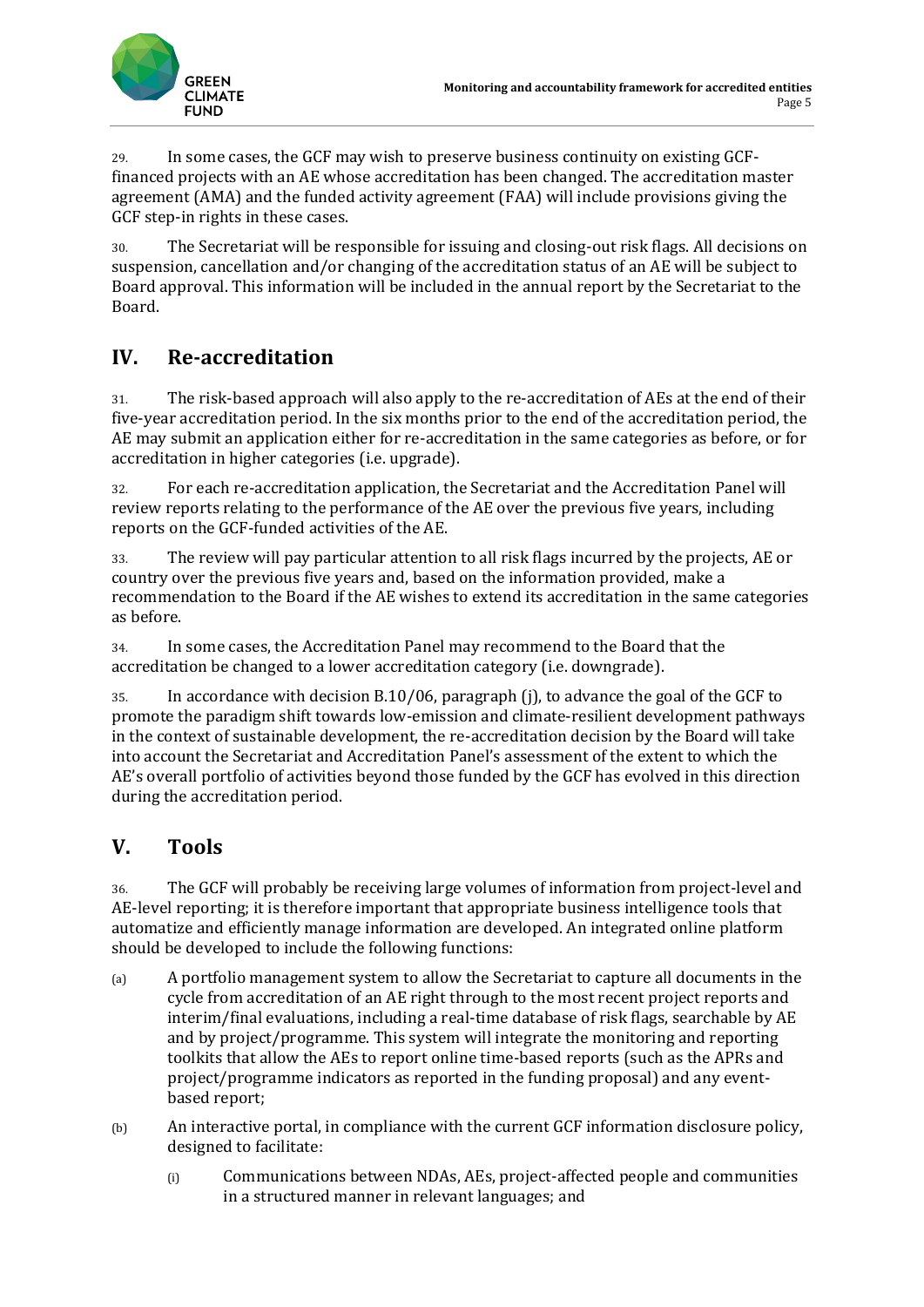

- (ii) Organization of NDA annual participatory reviews and the dissemination of their findings; and
- (c) A knowledge management platform designed to organize, validate and publish all documents that are disclosable under the current GCF information disclosure policy to all stakeholders and the public at large.

37. Where local stakeholders do not have access to online information, these should be complemented by in-country consultation and information dissemination, as appropriate.